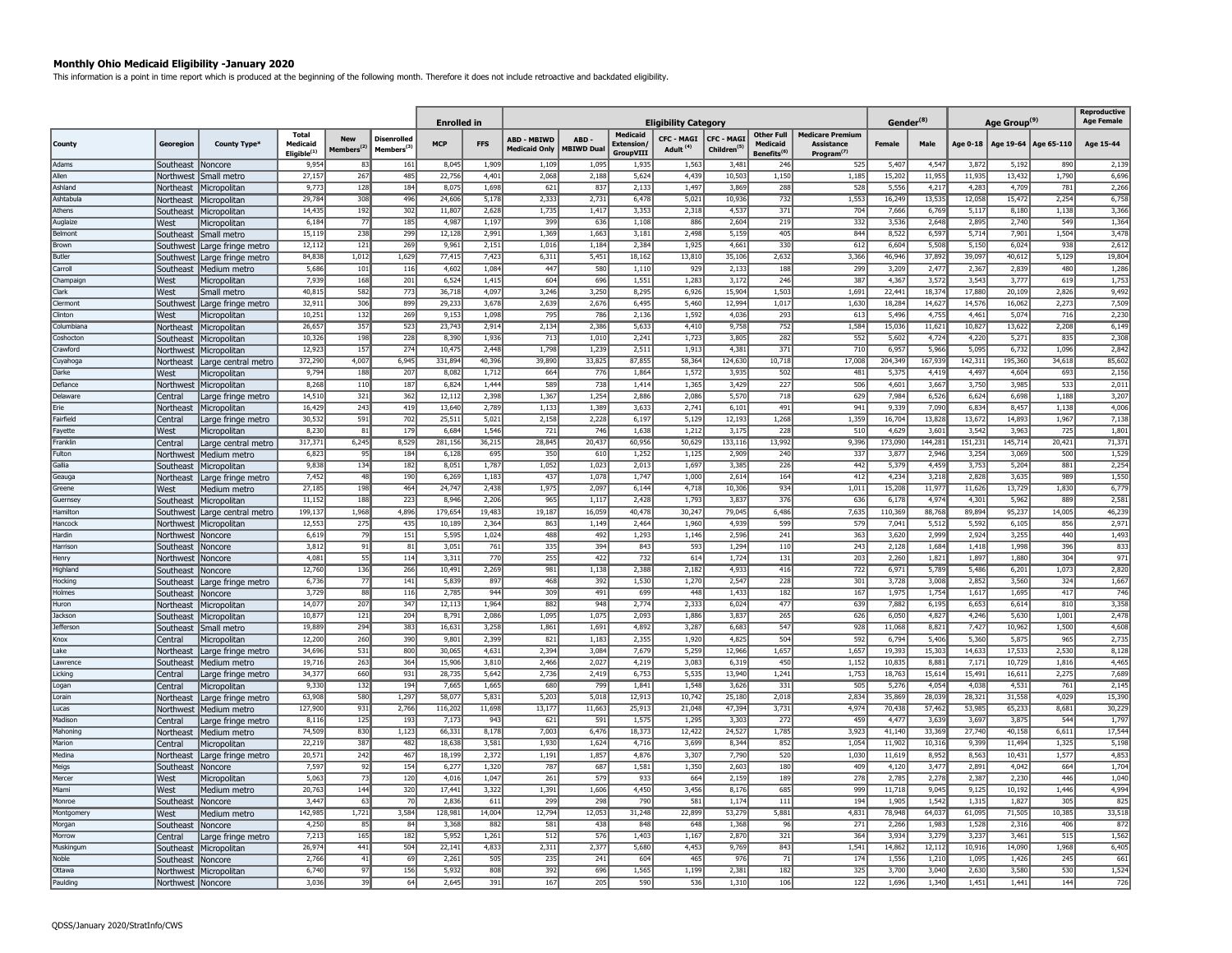|                                  |                     |                              |                                               |                                                   |                                              | <b>Enrolled</b> in |            |                                            |                           |                                                   | <b>Eligibility Category</b>               |                                       |                                                                 |                                                                        | Gender <sup>(8)</sup>                 |        | Age Group <sup>(9)</sup> |           |                                   | Reproductive<br><b>Age Female</b> |
|----------------------------------|---------------------|------------------------------|-----------------------------------------------|---------------------------------------------------|----------------------------------------------|--------------------|------------|--------------------------------------------|---------------------------|---------------------------------------------------|-------------------------------------------|---------------------------------------|-----------------------------------------------------------------|------------------------------------------------------------------------|---------------------------------------|--------|--------------------------|-----------|-----------------------------------|-----------------------------------|
| County                           | Georegion           | County Type*                 | <b>Total</b><br>Medicaid<br>$E$ ligible $(1)$ | <b>New</b><br>Members <sup><math>(2)</math></sup> | <b>Disenrolled</b><br>Members <sup>(3)</sup> | <b>MCP</b>         | <b>FFS</b> | <b>ABD - MBIWD</b><br><b>Medicaid Only</b> | ABD-<br><b>MBIWD Dual</b> | Medicaid<br><b>Extension</b><br><b>Group VIII</b> | <b>CFC - MAGI</b><br>Adult <sup>(4)</sup> | CFC - MAGI<br>Children <sup>(5)</sup> | <b>Other Full</b><br><b>Medicaid</b><br>Benefits <sup>(6)</sup> | <b>Medicare Premium</b><br><b>Assistance</b><br>Program <sup>(7)</sup> | <b>Female</b>                         | Male   |                          |           | Age 0-18   Age 19-64   Age 65-110 | Age 15-44                         |
| Perry                            | Southeast           | Large fringe metro           | 10,596                                        | 192                                               | 195                                          | 8,688              | 1,908      | 923                                        | 900                       | 2,169                                             | 1,768                                     | 3,842                                 | 390                                                             | 604                                                                    | 5,744                                 | 4,852  | 4,315                    | 5,538     | 743                               | 2,398                             |
| Pickaway                         | Central             | Large fringe metro           | 11,466                                        | 136                                               | 232                                          | 10,166             | 1,300      | 948                                        | 885                       | 2,357                                             | 1,923                                     | 4,394                                 | 303                                                             | 656                                                                    | 6,268                                 | 5,198  | 4,876                    | 5,727     | 863                               | 2,573                             |
| Pike                             | Southeast Noncore   |                              | 10,732                                        | 147                                               | 200                                          | 8,840              | 1,892      | 1,216                                      | 963                       | 2,198                                             | 1,820                                     | 3,683                                 | 340                                                             | 512                                                                    | 5,834                                 | 4,898  | 4,169                    | 5,641     | 922                               | 2,437                             |
| Portage                          |                     | Northeast Medium metro       | 28,420                                        | 474                                               | 504                                          | 25,092             | 3,328      | 1,921                                      | 2,278                     | 6,948                                             | 4,721                                     | 10,215                                | 1,037                                                           | 1,300                                                                  | 16,002                                | 12,418 | 11,418                   | 15,098    | 1,904                             | 7,045                             |
| Preble                           | <b>Nest</b>         | <i>Noncore</i>               | 8,678                                         | 127                                               | 189                                          | 7,354              | 1,324      | 614                                        | 650                       | 1,729                                             | 1,466                                     | 3,508                                 | 262                                                             | 449                                                                    | 4,805                                 | 3,873  | 3,866                    | 4,224     | 588                               | 1,964                             |
| Putnam                           | Northwest           | <b>Noncore</b>               | 4,097                                         | 39                                                | 87                                           | 3,289              | 808        | 259                                        | 459                       | 706                                               | 645                                       | 1,704                                 | 113                                                             | 211                                                                    | 2,366                                 | 1,731  | 1,872                    | 1,874     | 351                               | 973                               |
| Richland                         |                     | Northeast Small metro        | 31,917                                        | 511                                               | 659                                          | 26,275             | 5,642      | 2,443                                      | 2,702                     | 6,638                                             | 5,068                                     | 12,015                                | 1,332                                                           | 1,719                                                                  | 17,802                                | 14,115 | 13,675                   | 15,879    | 2,363                             | 7,548                             |
| Ross                             |                     | Southeast Micropolitan       | 26,064                                        | 333                                               | 535                                          | 21,300             | 4,764      | 2,689                                      | 2,524                     | 5,317                                             | 4,336                                     | 9,238                                 | 647                                                             | 1,313                                                                  | 14,196                                | 11,868 | 10,224                   | 13,686    | 2,154                             | 5,901                             |
| Sandusky                         |                     | Northwest Micropolitan       | 12,243                                        | 270                                               | 330                                          | 9,866              | 2,377      | 830                                        | 1,182                     | 2,256                                             | 1,959                                     | 4,786                                 | 638                                                             | 592                                                                    | 6,840                                 | 5,403  | 5,427                    | 5,895     | 921                               | 2,842                             |
| Scioto                           |                     | Southeast Micropolitan       | 27,088                                        | 327                                               | 581                                          | 22,061             | 5,027      | 3,418                                      | 2,866                     | 5,803                                             | 4,254                                     | 8,769                                 | 613                                                             | 1,365                                                                  | 14,764                                | 12,324 | 9,796                    | 14,898    | 2,394                             | 6,109                             |
| Seneca                           |                     | Northwest Micropolitan       | 11,549                                        | 157                                               | 271                                          | 9,607              | 1,942      | 852                                        | 1,051                     | 2,186                                             | 1,964                                     | 4,520                                 | 374                                                             | 602                                                                    | 6,466                                 | 5,083  | 5,073                    | 5,605     | 871                               | 2,772                             |
| Shelby                           | <b>West</b>         | Micropolitan                 | 7,947                                         | 169                                               | 225                                          | 6,574              | 1,373      | 572                                        | 664                       | 1,396                                             | 1,229                                     | 3,366                                 | 369                                                             | 351                                                                    | 4,461                                 | 3,486  | 3,827                    | 3,588     | 532                               | 1,796                             |
| Stark                            |                     | Northeast Medium metro       | 85,993                                        | 1,316                                             | 1,856                                        | 76,486             | 9,507      | 7,099                                      | 7,900                     | 17,590                                            | 13,906                                    | 32,231                                | 3,090                                                           | 4,177                                                                  | 48,209                                | 37,784 | 36,292                   | 43,186    | 6,515                             | 20,321                            |
| Summit                           |                     | Northeast Medium metro       | 128,650                                       | 1,511                                             | 2,285                                        | 116,031            | 12,619     | 11,220                                     | 11,809                    | 30,545                                            | 20,552                                    | 45,972                                | 3,327                                                           | 5,225                                                                  | 71,007                                | 57,643 | 51,429                   | 66,956    | 10,265                            | 29,928                            |
| Trumbull                         |                     | Northeast Medium metro       | 55,727                                        | 664                                               | 1,123                                        | 50,401             | 5,326      | 4,931                                      | 4,360                     | 13,050                                            | 9,317                                     | 19,795                                | 1,484                                                           | 2,790                                                                  | 30,883                                | 24,843 | 22,288                   | 29,721    | 3,717                             | 13,293                            |
| Tuscarawas                       |                     | Northeast Micropolitan       | 19,373                                        | 425                                               | 542                                          | 15,416             | 3,957      | 1,413                                      | 2,155                     | 3,675                                             | 2,858                                     | 7,434                                 | 871                                                             | 967                                                                    | 10,985                                | 8,388  | 8,420                    | 9,117     | 1,836                             | 4,317                             |
| Union                            | Central             | Large fringe metro           | 6,267                                         | 68                                                | 157                                          | 5,417              | 850        | 463                                        | 522                       | 1,269                                             | 963                                       | 2,526                                 | 213                                                             | 311                                                                    | 3,484                                 | 2,783  | 2,846                    | 2,939     | 482                               | 1,427                             |
| VanWert                          |                     | Northwest Micropolitan       | 5,095                                         | 63                                                | 151                                          | 4,174              | 921        | 333                                        | 458                       | 938                                               | 798                                       | 2,104                                 | 159                                                             | 305                                                                    | 2,793                                 | 2,302  | 2,312                    | 2,432     | 351                               | 1,167                             |
| Vinton                           | Southeast Noncore   |                              | 3,343                                         | 50                                                | <b>76</b>                                    | 2,943              | 400        | 274                                        | 179                       | 805                                               | 632                                       | 1,269                                 | 79                                                              | 105                                                                    | 1,807                                 | 1,536  | 1,395                    | 1,811     | 137                               | 805                               |
| Warren                           |                     | Southwest Large fringe metro | 23,376                                        | 212                                               | 451                                          | 20,300             | 3,076      | 1,756                                      | 2,144                     | 4,611                                             | 3,514                                     | 9,475                                 | 815                                                             | 1,061                                                                  | 13,032                                | 10,344 | 10,697                   | 10,640    | 2,039                             | 5,069                             |
| Washington                       | Southeast   Noncore |                              | 13,725                                        | 211                                               | 260                                          | 11,011             | 2,714      | 1,223                                      | 1,330                     | 2,822                                             | 2,182                                     | 4,887                                 | 339                                                             | 942                                                                    | 7,621                                 | 6,104  | 5,408                    | 7,127     | 1,190                             | 3,140                             |
| Wayne                            | Northeast Noncore   |                              | 19,403                                        | 314                                               | 457                                          | 17,213             | 2,190      | 1,337                                      | 1,857                     | 4,050                                             | 3,009                                     | 7,490                                 | 570                                                             | 1,090                                                                  | 10,812                                | 8,591  | 8,293                    | 9,491     | 1,619                             | 4,406                             |
| Williams                         | Northwest Noncore   |                              | 7,313                                         | 95                                                | 212                                          | 6,087              | 1,226      | 428                                        | 641                       | 1,337                                             | 1,248                                     | 3,011                                 | 251                                                             | 397                                                                    | 4,145                                 | 3,168  | 3,350                    | 3,452     | 511                               | 1,725                             |
| Wood                             |                     | Northwest Medium metro       | 15,341                                        | 306                                               | 524                                          | 13,209             | 2,132      | 1,058                                      | 1,608                     | 2,987                                             | 2,329                                     | 5,801                                 | 796                                                             | 762                                                                    | 8,711                                 | 6,630  | 6,624                    | 7,493     | 1,224                             | 3,698                             |
| Wyandot                          | Northwest Noncore   |                              | 3,699                                         | 53                                                | <b>71</b>                                    | 2,937              | 762        | 249                                        | 416                       | 648                                               | 549                                       | 1,487                                 | 101                                                             | 249                                                                    | 2,074                                 | 1,625  | 1,644                    | 1,676     | 379                               | 781                               |
| Other/OOS                        |                     |                              | 6,569                                         | 60                                                | 2,471                                        | 2,276              | 4,293      | 643                                        | 434                       | 1,057                                             | 960                                       | 3,022                                 | 236                                                             | 217                                                                    | 3,560                                 | 3,008  | 3,356                    | 2,841     | 372                               | 1,506                             |
| <b>Aggregate (County Values)</b> |                     |                              | 2,734,055                                     | 36,399                                            | 62,158                                       | 2,388,767          | 345,288    | 243,271                                    | 230,828                   | 580,535                                           | 438,836                                   | 1,028,117                             | 91,566                                                          |                                                                        | 120,902 1,509,786 1,224,263 1,160,279 |        |                          | 1,366,831 | 206,935                           | 632,166                           |

## The County Type is based upon the 2013 NCHS Urban-Rural Classification Scheme for Counties. The National Center for Health Statistics' (NCHS) Urban-Rural Classification Scheme for Counties was developed for use in studying

 **between urbanization level of residence and health and for monitoring the health of urban and rural residents. These are defined as following:**

\* Large central metro: Counties in metropolitan statistical areas (MSAs) of 1 million or more population that 1) Contain the entire population of the largest principal city of the MSA, or 2) Have their entire population co

3) Contain at least 250,000 inhabitants of any principal city of the MSA.

\* Large fringe metro: Counties in MSAs of 1 million or more population that did not qualify as large central metro counties.

\* Medium metro: Counties in MSAs of populations of 250,000 to 999,999.

\* Small metro: Counties in MSAs of population less than 250,000.

\* Micropolitan: Counties in MSAs.

\* Noncore: Nonmetropolitan counties that did not qualify as micropolitan.

(1) As a result of recipients with missing Aid Category Code, the sum of the Eligibility Categories may not equal to the total enrollees.

(2) New Medicaid enrollees who were disenrolled 3 previous months who were not actively enrolled in Medicaid during the previous 3 months.

(3) Enrolled on Medicaid in previous month and disenrolled in current month (as of time of report run).

(4) Extended Medical Assistance, Healthy Families, Healthy Start, Incarcerated, MAGI Parent, MAGI Pregnant, OWF Family, Ribcoff, Transitional (Adult age 19 and above).

(5) CHIP, Foster Care, Ribcoff, MAGI/Healthy Families/Healthy Start (Child age 18 and under).

(6) Aliens, Presumptive Eligibility Deemed Newborn, Refugees, Breast Cervical Cancer, Transitional, Human Trafficking.

(7) Medicare Premium Assistance Only and Family Planning (Limited Benefit).

(8) Recipients who have unknown sex are not included. As a result, the sum of the rows may not equal to the total enrollees.

(9) Recipients who are older than 110 and whose birth date information are missing are not included. As a result, the sum of the rows may not equal to the total enrollees.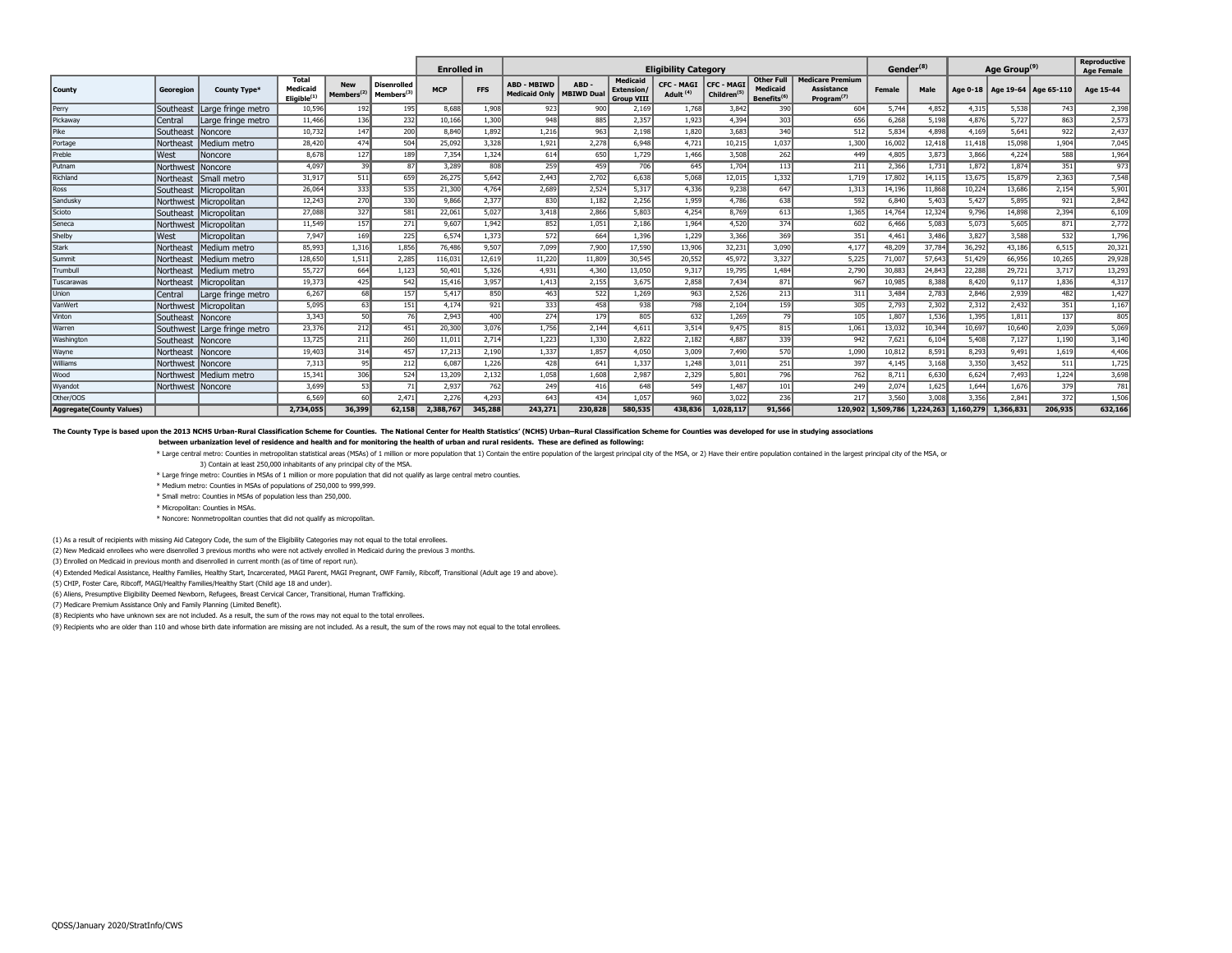## **Estimated Monthly Ohio Medicaid Expenditures for Medical Services -January 2020**

Recipients Resident County indicates medical payments made on behalf of medical clients who live in the county even if the service was provided outside of the county. Provider County indicates medical service provided in the county. Estimate includes Fee-for-Services expenditures and estimates of expenditures for services paid by managed care entities.

|            | <b>Recipient Resident County</b> |                         |          |                             |          |                 |          |                  |          | <b>Provider County</b> |          |                     |          |                 |          |                  |  |  |  |
|------------|----------------------------------|-------------------------|----------|-----------------------------|----------|-----------------|----------|------------------|----------|------------------------|----------|---------------------|----------|-----------------|----------|------------------|--|--|--|
|            |                                  | Facility <sup>(1)</sup> |          | Professional <sup>(2)</sup> |          | Rx              |          | <b>Total</b>     |          | <b>Facility</b>        |          | <b>Professional</b> |          | $Rx^{(3)}$      |          | <b>Total</b>     |  |  |  |
|            | Patients                         | Net Payment             | Patients | Net Payment                 | Patients | Net Payment     | Patients | Net Payment**    | Patients | Net Payment            | Patients | Net Payment         | Patients | Net Payment     | Patients | Net Payment      |  |  |  |
| County     |                                  |                         |          |                             |          |                 |          |                  |          |                        |          |                     |          |                 |          |                  |  |  |  |
| Adams      | 2,727                            | \$1,694,761.02          | 6,023    | \$2,782,430.3               | 3,772    | \$974,124.47    | 7,009    | \$5,451,315.81   | 527      | \$709,341.32           | 5,917    | \$1,505,493.8       | 3,413    | \$524,573.44    | 7,663    | \$2,739,408.57   |  |  |  |
| Allen      | 6,130                            | \$7,083,830.7           | 14,566   | \$5,109,309.7               | 9,50     | \$2,710,801.69  | 17,335   | \$14,903,942.13  | 8,133    | \$7,302,391.48         | 27,953   | \$5,626,965.3       | 10,510   | \$1,948,660.66  | 33,038   | \$14,878,017.53  |  |  |  |
| Ashland    | 2,594                            | \$2,939,367.29          | 5,463    | \$2,381,286.6               | 3,419    | \$915,947.14    | 6,519    | \$6,236,601.10   | 1,770    | \$1,970,106.83         | 9,318    | \$1,902,944.69      | 3,456    | \$531,797.15    | 11,427   | \$4,404,848.67   |  |  |  |
| Ashtabula  | 9,028                            | \$9,525,984.43          | 16,528   | \$7,158,664.59              | 10,350   | \$3,191,218.91  | 19,800   | \$19,875,867.93  | 7,672    | \$7,397,672.95         | 22,761   | \$4,834,561.11      | 9,380    | \$1,799,867.72  | 28.125   | \$14,032,101.78  |  |  |  |
| Athens     | 4,012                            | \$4,173,953.97          | 8,559    | \$4,879,499.91              | 5,88     | \$1,792,563.07  | 10,078   | \$10,846,016.95  | 2,633    | \$2,352,666.37         | 15,433   | \$5,601,795.32      | 6,536    | \$1,308,243.28  | 18,801   | \$9,262,704.97   |  |  |  |
| Auglaize   | 1,454                            | \$1,723,219.23          | 3,569    | \$1,388,758.09              | 2,186    | \$693,128.84    | 4,259    | \$3,805,106.16   | 1,167    | \$1,341,648.25         | 4,000    | \$714,184.3         | 2,106    | \$386,549.76    | 5,842    | \$2,442,382.39   |  |  |  |
| Belmont    | 3,625                            | \$4,344,147.14          | 8,242    | \$3,998,310.3               | 5,27     | \$1,947,583.86  | 9,912    | \$10,290,041.39  | 1,183    | \$2,524,792.06         | 9,232    | \$3,164,309.3       | 5,426    | \$1,098,946.90  | 12,365   | \$6,788,048.29   |  |  |  |
| Brown      | 2,357                            | \$2,843,288.79          | 7,147    | \$3,357,193.72              | 4,171    | \$1,329,096.85  | 8,307    | \$7,529,579.36   | 316      | \$912,036.91           | 6,256    | \$1,829,279.74      | 3,580    | \$558,084.22    | 8,448    | \$3,299,400.87   |  |  |  |
| Butler     | 17,698                           | \$25,439,478.87         | 47,782   | \$23,203,641.68             | 28,586   | \$10,552,860.58 | 55,527   | \$59,195,981.13  | 11,421   | \$17,164,140.01        | 62,254   | \$17,550,684.7      | 30,381   | \$7,678,266.22  | 80,703   | \$42,393,091.01  |  |  |  |
| Carroll    | 1,433                            | \$2,434,656.80          | 3,116    | \$1,545,146.4               | 2,127    | \$577,560.96    | 3,835    | \$4,557,364.19   | 122      | \$825,254.64           | 1,583    | \$739,255.65        | 1,293    | \$200,636.54    | 2,581    | \$1,765,146.83   |  |  |  |
| Champaigr  | 1,928                            | \$2,551,037.76          | 4,510    | \$1,829,764.9               | 2,738    | \$718,524.01    | 5,362    | \$5,099,326.74   | 1,012    | \$1,401,963.91         | 3,518    | \$2,286,476.0       | 2,160    | \$301,962.29    | 5.410    | \$3,990,402.23   |  |  |  |
| Clark      | 9,013                            | \$12,642,528.40         | 23,785   | \$11,425,530.7              | 14,510   | \$4,570,505.28  | 27,314   | \$28,638,564.43  | 6,006    | \$8,701,335.46         | 30,367   | \$7,086,608.6       | 14,094   | \$2,852,190.94  | 36,856   | \$18,640,135.02  |  |  |  |
| Clermont   | 7,173                            | \$16,415,787.80         | 19,770   | \$10,775,159.9              | 12,176   | \$4,504,648.32  | 22,950   | \$31,695,596.04  | 3,941    | \$8,722,234.31         | 33,121   | \$7,058,393.1       | 13,101   | \$2,882,695.27  | 42,421   | \$18,663,322.71  |  |  |  |
| Clinton    | 2,385                            | \$3,536,152.11          | 6,055    | \$2,589,274.38              | 3,848    | \$1,545,451.29  | 7,064    | \$7,670,877.78   | 1,923    | \$1,845,463.44         | 6,809    | \$902,758.95        | 3,866    | \$964,576.01    | 9,200    | \$3,712,798.40   |  |  |  |
| Columbiana | 6,766                            | \$9,662,410.59          | 15,583   | \$7,513,351.2               | 10,584   | \$3,914,962.40  | 18,342   | \$21,090,724.26  | 4,587    | \$6,242,938.79         | 15,597   | \$4,789,355.4       | 10,334   | \$2,190,080.98  | 21,362   | \$13,222,375.18  |  |  |  |
| Coshocton  | 2,892                            | \$2,811,700.54          | 5,846    | \$2,676,124.7               | 3,513    | \$887,929.41    | 6,905    | \$6,375,754.71   | 2,112    | \$1,822,011.10         | 6,208    | \$2,206,834.7       | 3,224    | \$524,604.16    | 8,545    | \$4,553,449.98   |  |  |  |
| Crawford   | 4,062                            | \$3,253,280.43          | 6,997    | \$2,776,434.4               | 4,57     | \$1,221,931.29  | 8,469    | \$7,251,646.18   | 4,408    | \$2,168,824.85         | 6,343    | \$1,090,365.6       | 4,119    | \$708,677.74    | 10,318   | \$3,967,868.28   |  |  |  |
| Cuyahoga   | 113,082                          | \$150,775,756.65        | 196,220  | \$99,352,370.79             | 120,382  | \$42,866,093.50 | 234,171  | \$292,994,220.94 | 140,706  | \$188,028,695.11       | 292,044  | \$103,980,157.20    | 132,442  | \$43,349,395.48 | 351,380  | \$335,358,247.79 |  |  |  |
| Darke      | 2,104                            | \$3,098,594.29          | 5,543    | \$2,348,982.0               | 3,232    | \$793,317.58    | 6,419    | \$6,240,893.95   | 1,491    | \$1,881,271.15         | 6,261    | \$1,278,639.4       | 2,779    | \$493,160.71    | 7,777    | \$3,653,071.34   |  |  |  |
| Defiance   | 1,834                            | \$2,048,763.64          | 4,249    | \$1,696,824.0               | 2,929    | \$754,340.05    | 5,328    | \$4,499,927.69   | 2,405    | \$1,317,418.65         | 8,579    | \$1,440,807.58      | 3,251    | \$554,337.27    | 10,828   | \$3,312,563.50   |  |  |  |
| Delaware   | 2,983                            | \$4,088,528.13          | 8,445    | \$6,490,852.1               | 5,440    | \$2,013,724.75  | 9,993    | \$12,593,105.01  | 1,424    | \$2,448,374.98         | 22,342   | \$5,497,534.1       | 6,227    | \$1,342,905.66  | 26,643   | \$9,288,814.76   |  |  |  |
| Erie       | 4,146                            | \$4,618,164.85          | 9,592    | \$3,344,112.0               | 5,63     | \$1,654,725.16  | 11,260   | \$9,617,002.05   | 4,007    | \$3,852,892.93         | 13,555   | \$2,763,990.1       | 5,592    | \$1,007,063.50  | 16,808   | \$7,623,946.60   |  |  |  |
| Fairfield  | 6,701                            | \$9,318,935.28          | 17,421   | \$8,614,582.65              | 10,202   | \$2,844,126.92  | 20,333   | \$20,777,644.85  | 4,571    | \$4,899,854.10         | 23,814   | \$5,232,097.16      | 10,099   | \$1,728,750.92  | 29,973   | \$11,860,702.18  |  |  |  |
| Fayette    | 2,257                            | \$2,384,609.28          | 4,636    | \$2,001,322.23              | 2,796    | \$750,471.01    | 5,613    | \$5,136,402.52   | 1,906    | \$1,337,975.25         | 4,164    | \$628,912.1         | 2,974    | \$567,167.66    | 6,937    | \$2,534,055.09   |  |  |  |
| Franklin   | 74,250                           | \$113,674,552.03        | 165,830  | \$116,724,077.0             | 102,524  | \$39,468,574.31 | 197,280  | \$269,867,203.37 | 98,893   | \$161,051,181.46       | 300,777  | \$145,317,023.99    | 113,903  | \$37,822,613.17 | 351,840  | \$344,190,818.62 |  |  |  |
| Fulton     | 1,557                            | \$2,451,842.13          | 3,881    | \$1,609,026.8               | 2,762    | \$1,071,577.11  | 4,748    | \$5,132,446.09   | 1,060    | \$1,478,546.16         | 4,200    | \$906,476.2         | 2,904    | \$619,026.05    | 6,417    | \$3,004,048.47   |  |  |  |
| Gallia     | 3,596                            | \$4,704,854.90          | 6,162    | \$2,870,548.31              | 3,921    | \$1,052,473.84  | 7,179    | \$8,627,877.05   | 9,318    | \$5,026,056.17         | 13,895   | \$2,547,423.99      | 3,931    | \$668,374.99    | 17,866   | \$8,241,855.15   |  |  |  |
| Geauga     | 2,087                            | \$4,147,913.16          | 4,322    | \$2,995,812.81              | 2,796    | \$1,004,098.67  | 5,171    | \$8,147,824.64   | 2,436    | \$4,329,383.47         | 9,853    | \$3,171,861.29      | 3,520    | \$641,620.25    | 13,339   | \$8,142,865.01   |  |  |  |
| Greene     | 6,069                            | \$9,584,068.97          | 16,228   | \$7,755,831.43              | 9,845    | \$3,602,898.06  | 18,726   | \$20,942,798.46  | 5,249    | \$6,293,533.48         | 29,905   | \$7,491,946.7       | 11,224   | \$2,046,606.02  | 37,964   | \$15,832,086.26  |  |  |  |
| Guernsey   | 2,862                            | \$3,726,743.40          | 6,645    | \$3,098,808.2               | 4,281    | \$1,190,873.08  | 7,798    | \$8,016,424.76   | 2,556    | \$3,003,112.43         | 9,981    | \$2,780,782.5       | 4,066    | \$758,228.00    | 12,458   | \$6,542,122.94   |  |  |  |
| Hamilton   | 47,846                           | \$82,995,487.95         | 105,508  | \$58,443,521.6              | 62,64    | \$25,364,663.13 | 125,499  | \$166,803,672.68 | 64,004   | \$105,758,335.52       | 176,907  | \$69,013,427.4      | 65,453   | \$20,940,190.25 | 208,657  | \$195,711,953.18 |  |  |  |
| Hancock    | 2,921                            | \$4,267,238.21          | 6,922    | \$3,165,122.4               | 4,419    | \$1,594,526.86  | 8,277    | \$9,026,887.49   | 3,406    | \$3,851,783.54         | 15,212   | \$4,146,521.40      | 5,520    | \$1,137,925.99  | 18,513   | \$9,136,230.93   |  |  |  |
| Hardin     | 1,595                            | \$1,851,677.86          | 3,826    | \$1,262,534.12              | 2,494    | \$678,663.26    | 4,564    | \$3,792,875.24   | 1,040    | \$929,681.33           | 3,157    | \$503,635.42        | 2,489    | \$396,726.95    | 4,896    | \$1,830,043.70   |  |  |  |
| Harrison   | 1,154                            | \$1,242,962.71          | 1,960    | \$710,601.60                | 1,331    | \$367,327.28    | 2,457    | \$2,320,891.59   | 658      | \$571,565.77           | 1,182    | \$123,561.2         | 991      | \$178,515.23    | 2,307    | \$873,642.27     |  |  |  |
| Henry      | 993                              | \$1,697,121.01          | 2,338    | \$1,492,855.40              | 1,650    | \$527,559.91    | 2,911    | \$3,717,536.32   | 612      | \$1,176,584.08         | 2,928    | \$920,941.84        | 1,226    | \$254,312.98    | 4,096    | \$2,351,838.90   |  |  |  |
| Highland   | 3,124                            | \$2,650,401.62          | 7,507    | \$2,817,877.99              | 4,369    | \$1,080,443.62  | 8,802    | \$6,548,723.23   | 2,643    | \$1,698,690.34         | 9,325    | \$1,379,626.4       | 4,434    | \$673,876.04    | 12,391   | \$3,752,192.83   |  |  |  |
| Hocking    | 1,775                            | \$1,800,567.17          | 3,931    | \$1,695,745.92              | 2,564    | \$712,531.33    | 4,756    | \$4,208,844.42   | 1,998    | \$952,955.82           | 5,101    | \$1,217,386.63      | 3,230    | \$681,906.73    | 7,683    | \$2,852,249.18   |  |  |  |
| Holmes     | 1,032                            | \$2,168,032.34          | 2,228    | \$990,108.77                | 1,176    | \$516,833.62    | 2,587    | \$3,674,974.73   | 900      | \$1,895,799.46         | 2,350    | \$362,598.04        | 1,089    | \$192,275.45    | 3,325    | \$2,450,672.95   |  |  |  |
| Huron      | 3,239                            | \$3,602,958.19          | 8,184    | \$2,531,836.05              | 4,614    | \$1,426,733.68  | 9,537    | \$7,561,527.92   | 3,005    | \$2,279,924.00         | 10,579   | \$1,087,463.0       | 4,347    | \$859,759.71    | 13,337   | \$4,227,146.73   |  |  |  |
| Jackson    | 3,967                            | \$2,923,290.0           | 6,759    | \$3,171,732.2               | 4,30     | \$1,007,804.04  | 7,893    | \$7,102,826.37   | 1,531    | \$1,139,620.06         | 5,598    | \$1,911,128.38      | 4,994    | \$792,059.20    | 9,188    | \$3,842,807.64   |  |  |  |
| Jefferson  | 4,812                            | \$4,998,791.46          | 10,396   | \$3,856,289.4               | 7,106    | \$2,318,090.47  | 12,681   | \$11,173,171.40  | 4,298    | \$3,800,702.05         | 11,001   | \$2,651,216.5       | 6,402    | \$1,429,459.54  | 14,795   | \$7,881,378.18   |  |  |  |
| Knox       | 3,837                            | \$5,741,187.93          | 7,248    | \$4,606,175.1               | 4,32     | \$1,116,566.87  | 8,491    | \$11,463,929.99  | 3,924    | \$4,866,822.76         | 7,442    | \$2,564,293.34      | 4,272    | \$670,704.44    | 9,911    | \$8,101,820.54   |  |  |  |
| Lake       | 10.357                           | \$13,982,580.97         | 19,480   | \$10,164,851.02             | 12,314   | \$4,539,666.26  | 23.123   | \$28,687,098.25  | 10,009   | \$11,768,271.93        | 29,889   | \$8,362,347.65      | 13,651   | \$3,134,241.19  | 38,583   | \$23,264,860.77  |  |  |  |